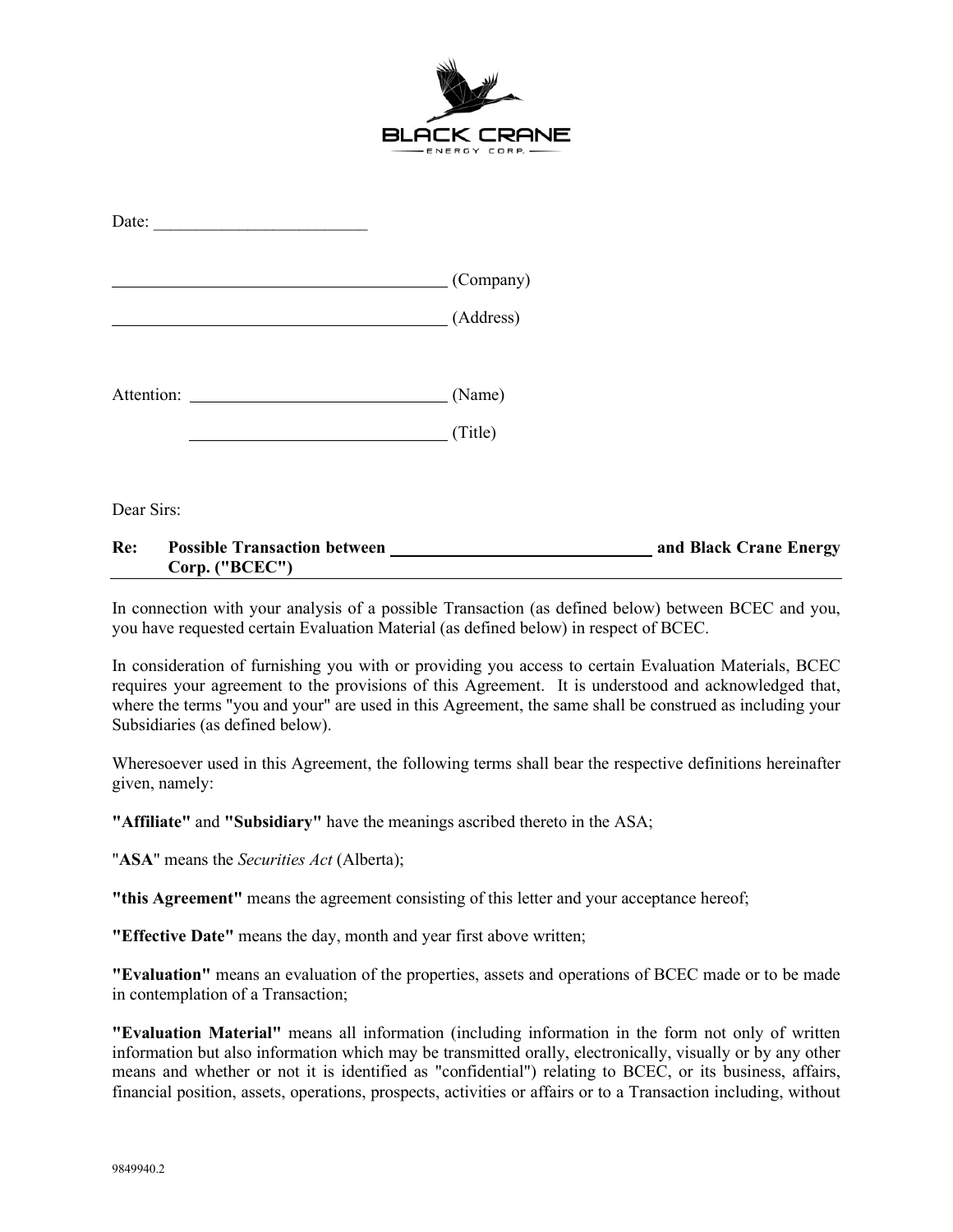limitation and all reports, evaluations, notes, analysis, documents, geological, engineering, land maps or data, trade secrets or any other documents or information pertaining in any way whatsoever to BCEC, together with all analysis, evaluations, compilations, notes, studies or other documents prepared by you or your Representatives containing or based upon, in whole or in part, such information or reflecting the review of, or interest in BCEC or the Transaction ("**Notes**") and includes all information, if any, previously made available to you or your Representatives; provided that Evaluation Material will not include any information which: (i) at the time of its disclosure to you is, or thereafter becomes, generally available to, and known by the public (other than as a result of a disclosure directly or indirectly by you or your Representatives or pursuant to Section [6](#page-2-0) hereof); (ii) was available to you on a non-confidential basis from a source other than BCEC provided that such source is not and was not, to your knowledge after due inquiry, prohibited or restricted from transmitting or communicating the information to you by confidentiality agreement with or other contractual, legal or fiduciary obligation to, BCEC; or (iii) has been independently acquired or developed by you without violating any of your obligations under this or any other agreement you may have with any Person;

**"Person"** means any natural or legal person, including a corporation, trust or partnership;

**"Representative"** means, in the case of your Representatives, any of your employees, officers, directors or any advisors, counsel or consultants who are involved in the preparation of an Evaluation for you and, in the case of BCEC's Representatives, any of its employees, officers, directors or any advisors, counsel or consultants;

**"Term"** means a period of 12 months commencing on the Effective Date; and

**"Transaction"** means a transaction or series of transactions approved by the board of directors of BCEC whereby some or all of the properties, assets and/or operations of BCEC are to be directly or indirectly acquired, merger with or invested in by any Person.

Where any word or term is used herein in the singular or neuter, the same shall include the plural or masculine or feminine as the context may require.

- <span id="page-1-0"></span>1. *Non-Disclosure of Possible Transaction.* Without the prior written consent of BCEC, you will not, and will direct your Representatives not to, disclose to any Person other than your Representatives: (i) the fact that any investigations, discussions or negotiations are taking place concerning a possible Transaction; (ii) that you have requested or received Evaluation Material; (iii) any opinion or comment in respect of the Evaluation Material; or (iv) any of the terms, conditions or any facts with respect to such possible Transaction, including the status thereof.
- 2. *Use of Evaluation Material.* You agree and you shall cause your Representatives to agree: (i) to use the Evaluation Material only for the purposes of conducting an Evaluation in furtherance of implementing a Transaction between BCEC and you; (ii) not to use, exploit or employ the Evaluation Material for any other purpose or in any other manner; (iii) to keep the Evaluation Material fully secret and confidential for the Term; and (iv) not copy or reproduce any written materials comprising a part of the Evaluation Material, without the prior written consent of BCEC except as necessary for purposes of conducting an evaluation of the Evaluation Material and a possible Transaction. It is understood that neither this Agreement nor the disclosure of any Evaluation Material to you should be construed as granting to you or any of your Representatives any licence or rights in respect of any part of the Evaluation Material.
- 3. *Safeguard and Non-Disclosure of Evaluation Material.* You will safeguard and strictly control the dissemination of the Evaluation Material and not release or disclose any Evaluation Material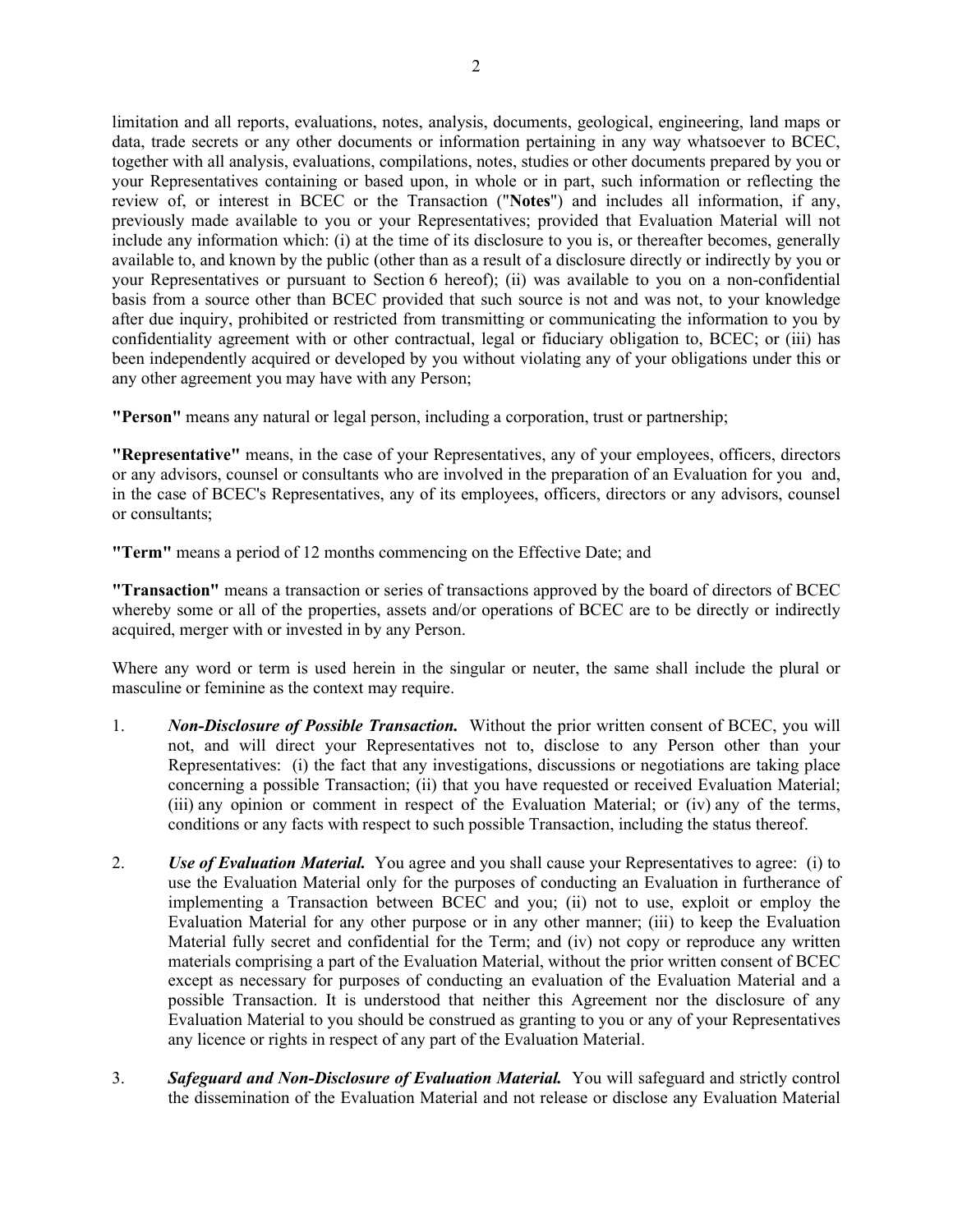to any Person, other than your Representatives and in each case only those Representatives who need to receive such information in connection with your Evaluation and who have first been informed of and agreed to be bound by the terms of this Agreement. You agree to be responsible for any breach of this Agreement by any of your Representatives or by any other person to whom you have provided Evaluation Material and shall, upon request, forthwith provide to BCEC a list of all parties to whom Evaluation Material has been provided.

- 4. *Return of Materials.* You will keep a record of the location of any Evaluation Material provided to you. Promptly upon BCEC's request therefor you will and will cause your Representatives to (i) return to BCEC all Evaluation Material furnished to you or your Representatives, without retaining copies or other reproductions, reports, extracts, notes or other memoranda thereof (whether electronic, magnetic or otherwise); (ii) destroy or have destroyed all Notes and all documents prepared by or in the possession of you or your Representatives related to the information contained in the Evaluation Material but which does not itself constitute Evaluation Material; and (iii) provide to BCEC a certificate that the terms and conditions of this paragraph have been complied with; provided that notwithstanding the foregoing, you may retain one copy of the Evaluation Material if required by law, regulation or internal document retention policies, provided such retained Evaluation Material shall remain confidential in accordance with the provisions of this Agreement. Notwithstanding anything to the contrary herein, it is understood and agreed that your computer systems may automatically back-up Evaluation Material disclosed to you under this Confidentiality Agreement. To the extent such computer back-up procedures create copies of the Evaluation Material, you may retain such copies in your archival or back-up computer storage for the period you normally archive back-up computer records, which copies shall be subject to the provisions of this Confidential Agreement until the same are destroyed, and shall not be accessed by you or your Representatives during such period of archival and back-up storage.
- <span id="page-2-1"></span>5. *Liability.* Without limitation and in addition to any other rights BCEC and its Representatives may have against you or arising by reason of any breach hereof, you shall:
	- (a) be liable to BCEC and its Representatives, for any and all losses, costs, damages and expenses whatsoever (including legal, accounting and other professional costs, expenses, fees and disbursements, with legal fees on a solicitor-client basis) which any of them may suffer, sustain, pay or incur; and
	- (b) indemnify and hold harmless BCEC and its Representatives against all actions, proceedings, claims, demands, losses, costs, damages and expenses whatsoever which may be brought against or suffered by BCEC or its Representatives or which any of them may sustain, pay or incur,

resulting or arising, directly or indirectly, from disclosure of any part of the Evaluation Material contrary to the provisions hereof or any other breach of this Agreement by you or your Representatives. You acknowledge and agree that BCEC is constituted as trustee of your covenants under this paragraph [5](#page-2-1) for the benefit of BCEC's Representatives and that BCEC or its Representatives shall be entitled to enforce such covenants on behalf of such persons.

<span id="page-2-0"></span>6. *Legally Required Disclosures.* Should you or your Representatives be required (by deposition, interrogatory, request for information or documents in legal proceedings, subpoena, civil investigative demand or similar process in connection with any proceeding) to disclose any Evaluation Material or any matter referred to in paragraph [1](#page-1-0) hereof, you will provide BCEC with prompt notice of such requirement or request so that BCEC may seek an appropriate protection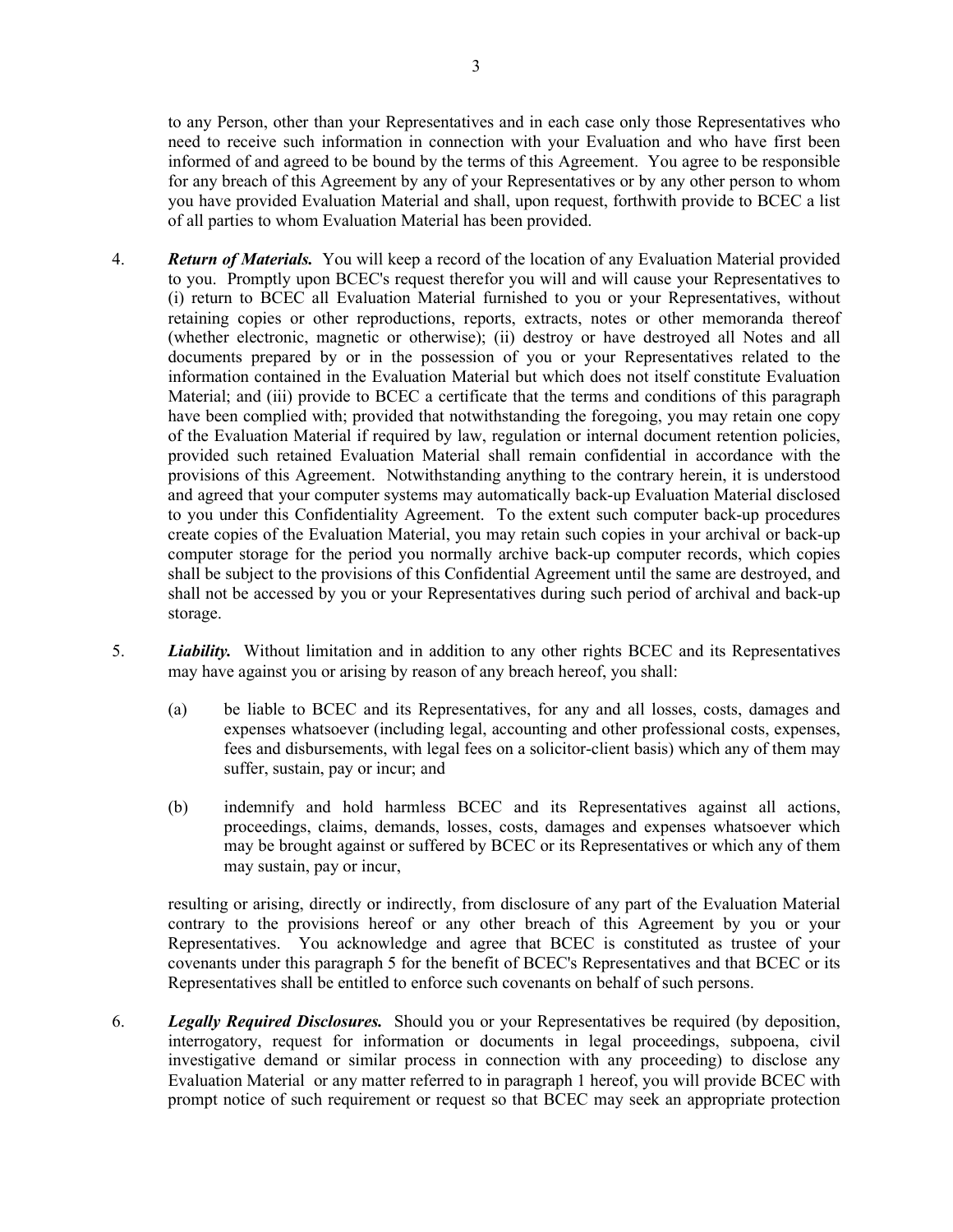order, or waive compliance with any of the provisions of this Agreement, or both. If, in the absence of either a protective order or a waiver by BCEC, you or your Representatives, in the reasonable written opinion of your or its legal counsel, are required by law, securities regulation or policy to disclose any Evaluation Material or such other matter, you or your Representatives may, without liability hereunder, disclose that portion, and only that portion, of the Evaluation Material or such other matter that you or your Representatives are required so to disclose and you will exercise your reasonable efforts in such event to obtain reliable assurance that the Evaluation Material or such other matter will be accorded confidential treatment.

- <span id="page-3-0"></span>7. *Company Personnel.* You will not, and you will cause your Representatives not to, solicit for hire or employment, directly or indirectly, any person that was an officer or employee of BCEC during the period of time that any Evaluation Material was provided to or being evaluated by you or that you have come in contact with in connection with your review of Evaluation Information in connection with a Possible Transaction. For the purposes of this clause, "solicitation" shall not include solicitation of any officer or employee of BCEC who is solicited: (i) following completion of a Transaction by you as part of or as a result of such Transaction; (ii) by advertising in a newspaper or periodical of general circulation; or (iii) indirectly through a personnel search agency engaged by you generally (not specifically in respect of BCEC), provided that this paragraph [7](#page-3-0) shall cease to bind you on the expiry of the Term.
- 8. *No Representation or Warranty.* You understand and acknowledge that neither BCEC nor its Representatives are making any representation or warranty, expressed or implied, as to the accuracy or completeness of the Evaluation Material and neither BCEC nor its Representatives or any of their respective officers, directors, employees or agents will have any liability whatsoever to you or to any other Person resulting from your use of the Evaluation Material and that you are and will be relying upon your own investigations, due diligence and analysis in evaluating and satisfying yourself as to all matters relating to BCEC and its business, affairs and assets. Only such representations or warranties that are contained in a definitive agreement with respect to a Transaction, when as and if executed and subject to such conditions or limitations or restrictions as may therein be specified, shall have any legal effect.
- <span id="page-3-1"></span>9. *Other Restrictions.* During the period commencing on the date of this Agreement and ending on the date that is 12 months from the date of this Agreement, neither you nor any of your Affiliates (including any Person or entity, directly or indirectly, through one or more intermediaries, controlling you, under common control with you, controlled by you or acting jointly or in concert with you) or your Representatives who act for you at your direction or jointly in concert with you shall, without the specific prior written approval of the board of directors of BCEC, which approval may be given on such terms as the board of directors of BCEC may determine: (i) in any manner acquire, agree to acquire or make any proposal or offer to acquire, directly or indirectly, in any manner any securities of BCEC or any assets of BCEC; (ii) propose or offer to enter into, directly or indirectly, any merger or business combination involving BCEC; (iii) directly or indirectly, "solicit", or participate or join with any Person in the "solicitation" of, any "proxies" (as such terms are defined in the *Securities Act* (Alberta)) to vote, to seek to advise or to influence any Person with respect to the voting of any voting securities of BCEC; (iv) otherwise act alone or in concert with others to seek to control or to influence the management, board of directors or policies of BCEC; (v) make any public or private disclosure of any consideration, intention, plan or arrangement inconsistent with any of the foregoing; or (vi) advise, assist or encourage any other Person in connection with any of the foregoing.
- 10. *Securities Laws.* You acknowledge that you are aware of the general nature of applicable securities laws, including, without limitation, all applicable securities laws that may prohibit any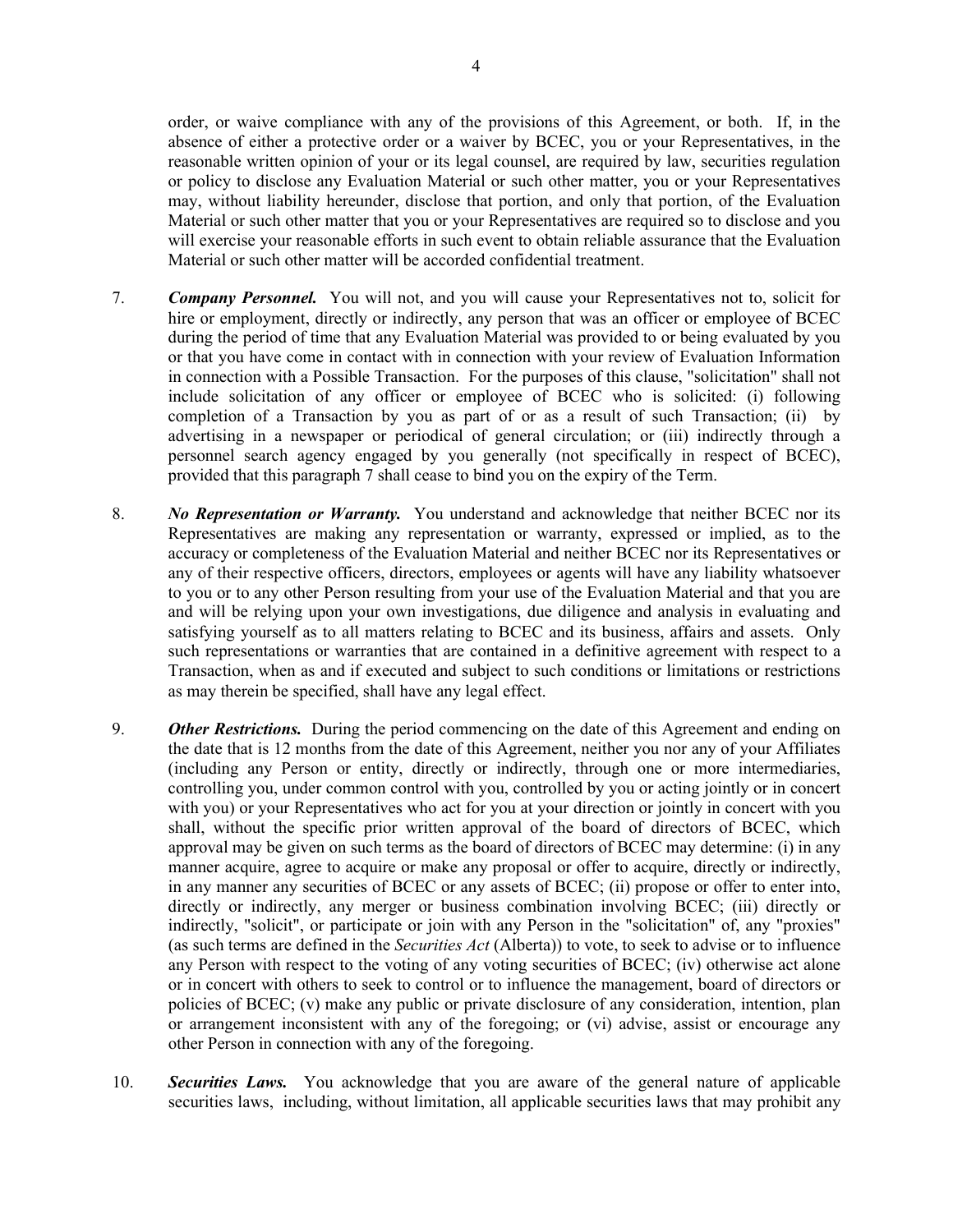Person who has material, non-public information concerning the matters which are the subject of this Agreement, from trading in securities of a company which may be a party to a transaction of, or may propose to become a party to, the type contemplated herein or from communicating such information to other Persons and you covenant and agree to comply with all such applicable securities laws.

- 11. *Contact with Company Personnel, Customers, Suppliers.* During the Term, you will not and will cause your Representatives not to, directly or indirectly, initiate or maintain contact (except for those contacts made in the ordinary course of business) with any officer, director or employee or agent of BCEC, including any customers or suppliers of BCEC, regarding its business, operations, prospects or finances except with the express permission of BCEC. It is understood that Sheldon Nedjelski, VP Land of BCEC will arrange for any appropriate contacts for due diligence purposes with respect to your Evaluation and that all: (i) communications regarding a Transaction; (ii) requests for additional Evaluation Material; (iii) requests for facility tours or meetings with management; and (iv) discussions or questions regarding the Evaluation Material will be submitted or directed by you to Sheldon Nedjelski, VP Land of BCEC.
- <span id="page-4-0"></span>12. *Process.* No contract or agreement between you and BCEC providing for a Transaction shall be deemed to exist unless and until a definitive agreement with respect thereto has been executed and delivered. Unless and until such an agreement has been executed and delivered, neither you nor BCEC shall have any legal obligation of any kind whatsoever with respect to any such Transaction by virtue of this Agreement or any other written or oral expression with respect to such a Transaction except, in the case of this Agreement, for the matters specifically agreed to herein. BCEC is free to conduct any process with respect to any Transaction as it, in its sole discretion, shall determine (including, without limitation, negotiating with any Person and entering into any agreement without prior notice to you or any other Person), and you acknowledge and agree that: (i) any procedures relating to any Transaction may be changed at any time and without notice to you or any other Person; and (ii) you shall not have any claim whatsoever against BCEC or any of its Representatives arising out of or relating to a Transaction (other than those as against the parties to a definitive agreement with you in accordance with the terms hereof). You agree that BCEC reserves the right, in its sole discretion, to reject any and all proposals made by you with respect to a Transaction and to terminate discussions and negotiations, with you at any time. For the purposes of this paragraph [12,](#page-4-0) the term "definitive agreement" does not include an executed letter of intent or any other preliminary written agreement, nor does it include any written or oral offer bid or any written or oral acceptance thereof. You acknowledge and agree that the entering into of this Agreement by BCEC or any approval granted pursuant to paragraph [9](#page-3-1) hereof does not constitute the agreement of BCEC to agree to or recommend to its shareholders any Transaction, nor does it restrict the rights of BCEC to solicit or provide information to any other parties in respect of a Transaction.
- 13. *Access to Properties.* If you or any of your Representatives are provided with physical access to any properties or facilities with respect to which BCEC or any of its Subsidiaries has an ownership interest or operates (other than access in the normal course in respect of properties or facilities in which you have an existing interest), you agree that neither you nor your Representatives shall have, and shall not make, any claims whatsoever against BCEC, its Representatives or any of their respective directors, officers, employees, agents, consultants, representatives or advisors as a result of such access including, without limitation, any and all claims and causes of action for personal injury, death or property damage occurring as a result of your or your Representatives' access to such properties or facilities and you agree to indemnify, defend and hold harmless BCEC, its Representatives and any of their respective directors, officers, employees, agents, consultants, representatives or advisors from and against any and all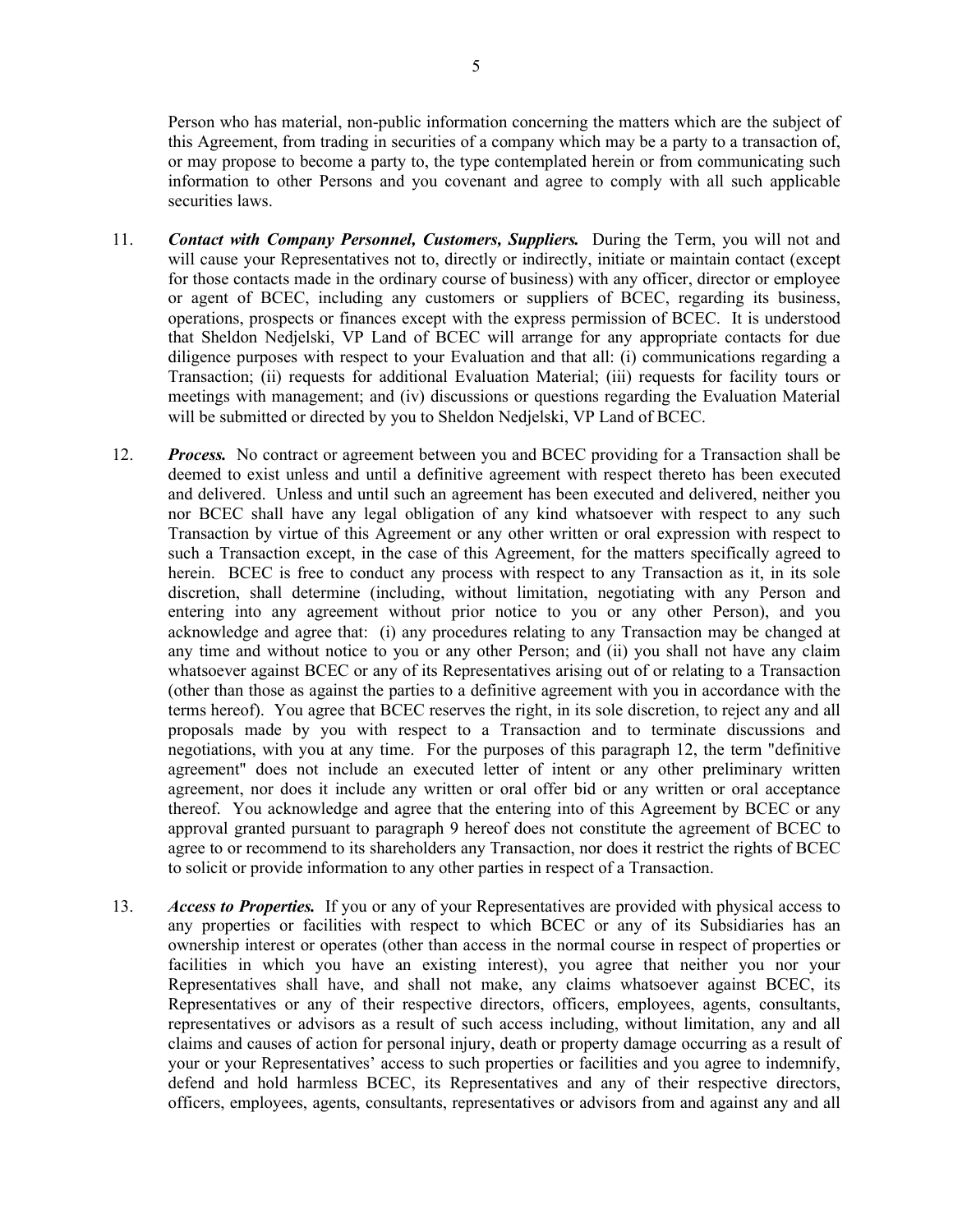liabilities, claims and causes of action for personal injury, death or property damage occurring on or to such property or facility as a result of your entry onto the premises. You shall, and shall cause your Representatives to, comply fully with all rules, regulations and instructions issued by BCEC or any of its Subsidiaries regarding you or your Representatives' access to such properties or facilities.

- 14. *Privacy Matters.* You agree that you will not request BCEC to disclose to you information about identifiable individuals ("**Personal Information**") unless required by you, acting reasonably, for the purpose of evaluating the Transaction. If Personal Information is provided to you, then:
	- (a) all such Personal Information shall be treated as Evaluation Material pursuant to the terms of this Agreement;
	- (b) to the extent that BCEC discloses to you any Personal Information prior to the closing of the Transaction (the "**Closing**"), you shall, prior to the Closing: (i) collect and use Personal Information only for the purpose of evaluating the Transaction; (ii) only disclose Personal Information to those of your Representatives who need to know such Personal Information for the purpose of evaluating the Transaction; and (iii) use appropriate security measures to safeguard all Personal Information against unauthorized collection, access, use or disclosure; and
	- (c) if the Transaction proceeds, following the Closing, you shall only be entitled to Personal Information that relates solely to the carrying on of the business that is the subject of the Transaction and you shall, and shall cause your Representatives to, only use and disclose that Personal Information for the purposes for which it was initially collected by BCEC, unless the consent for other use or disclosure is obtained from the individuals to whom such Personal Information relates or unless otherwise permitted or required by law.
- 15. *Privileged Information.* In accepting and reviewing the Evaluation Material, you acknowledge that certain parts of the Evaluation Material to which access may be given under this Agreement is information to which solicitor-client privilege and/or litigation privilege (collectively, "**Privilege**") attaches (collectively, "**Privileged Information**"). You acknowledge and agree that access to the Privileged Information is being provided solely for the purposes set out in this Agreement and that such access is not intended and should not be interpreted as a waiver of any Privilege in respect of the Privileged Information or of any right to assert or claim Privilege in respect of the Privileged Information. To the extent that there is any waiver of Privilege, it is intended to be a limited waiver in favour of you, solely for the purposes and on the terms set out in this Agreement.
- 16. *No Third Parties.* In accepting and reviewing the Evaluation Material, you represent and warrant that you are acting solely for yourself. Further, you represent and warrant that neither you nor any of your Representatives have discussed or shared, and you hereby covenant that unless you have first received the written consent of BCEC neither you nor any of your Representatives will discuss or share, with any third party any aspect of the Evaluation Material or the fact that BCEC is interested in a proposed Transaction. You acknowledge that the effect of this covenant is that without the full disclosure to and the written consent of BCEC, neither you nor any of your Representatives can act as agent, partner, co-participant or co-venturer for any third party or third parties with respect to a proposed Transaction. In order to obtain the consent of BCEC, which BCEC is entitled to withhold in its sole discretion, you shall notify BCEC of the identity of each person for whom or with whom you or any of your Representatives had considered pursuing a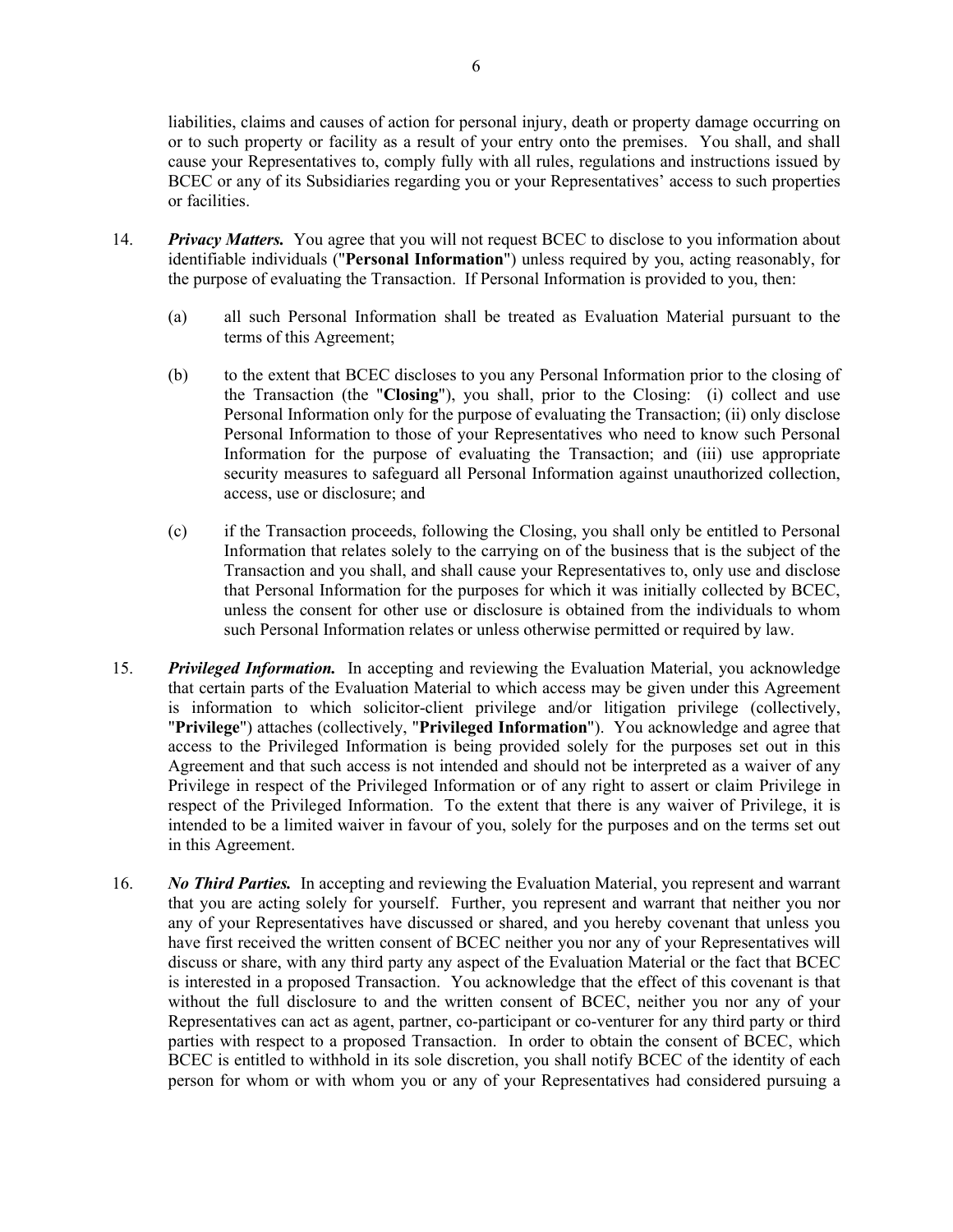possible Transaction and the nature and interest you or any of your Representatives and each such Person would have in respect of such possible Transaction.

- 17. *Remedies.* You acknowledge and agree that BCEC will be irreparably damaged if any provision of this Agreement is not performed by you or your Representatives in accordance with its terms and that monetary damages would not be sufficient to remedy any breach by you or your Representatives of any term or provision of this Agreement and you further agree that BCEC shall be entitled to equitable relief, including injunction and specific performance, in the event of any breach hereof and in addition to any other remedy available at law or in equity. You further agree to waive any requirement for the deposit of security or posting of any bond in connection with any equitable remedy.
- 18. *Governing Law and Attornment.* You hereby irrevocably and unconditionally consent to and submit to the exclusive jurisdiction of the courts of Alberta for any actions, suits or proceedings arising out of the interpretation or enforcement of this Agreement (and you agree not to commence any action, suit or proceeding relating thereto except in such courts) and further agree that service of any process, summons, notice or document by personal delivery to your address set forth above shall be effective service of process for any action, suit or proceeding brought against you in any such court. You hereby irrevocably and unconditionally waive any objection to the laying of venue of any action, suit or proceeding arising out of this Agreement or the matters contemplated hereby in the courts of Alberta and hereby further irrevocably and unconditionally waive and agree not to plead or claim in any such court that any such action, suit or proceeding so brought has been brought in an inconvenient forum.
- 19. *Notice.* All notices to be given to a party hereunder shall be in writing and delivered personally, by overnight courier or by e-mail addressed, in the case of BCEC, Sheldon Nedjelski, VP Land, [snedjelski@blackcrane.ca](mailto:snedjelski@blackcrane.ca) Black Crane Energy Corp., #1100, 700 - 9<sup>th</sup> Avenue S.W. Calgary, AB T2P 3V4, and, in the case of you, to the addressee at the address set forth on the execution page hereof.
- 20. *Waiver and Amendment.* No provision of this Agreement may be waived or amended except by written consent of the party so waiving, which consent shall specifically refer to the provision being so amended or waived. No failure or delay by BCEC in exercising any right, power or privilege hereunder will operate as a waiver thereof nor will any single or partial exercise thereof preclude any other or further exercise thereof or the exercise of any right, power or privilege hereunder.
- 21. *Severance.* If any provision of this Agreement is determined to be illegal, invalid or unenforceable by an arbitrator or any court of competent jurisdiction from which no appeal exists or is taken, that provision will be severed from this Agreement and the remaining provisions will remain in full force and effect.
- 22. *Headings.* The division of this Agreement into sections and the insertion of headings are for convenience of reference only and shall not affect the construction or interpretation of this Agreement.
- 23. *Benefit and Assignment.* This Agreement is for the benefit of BCEC and its successors and assigns and may be enforced by BCEC and its successors and assigns. This Agreement shall not be assignable by you without the prior written consent of BCEC. Any consent or approval that may be provided by BCEC hereunder may be provided by BCEC or its successor.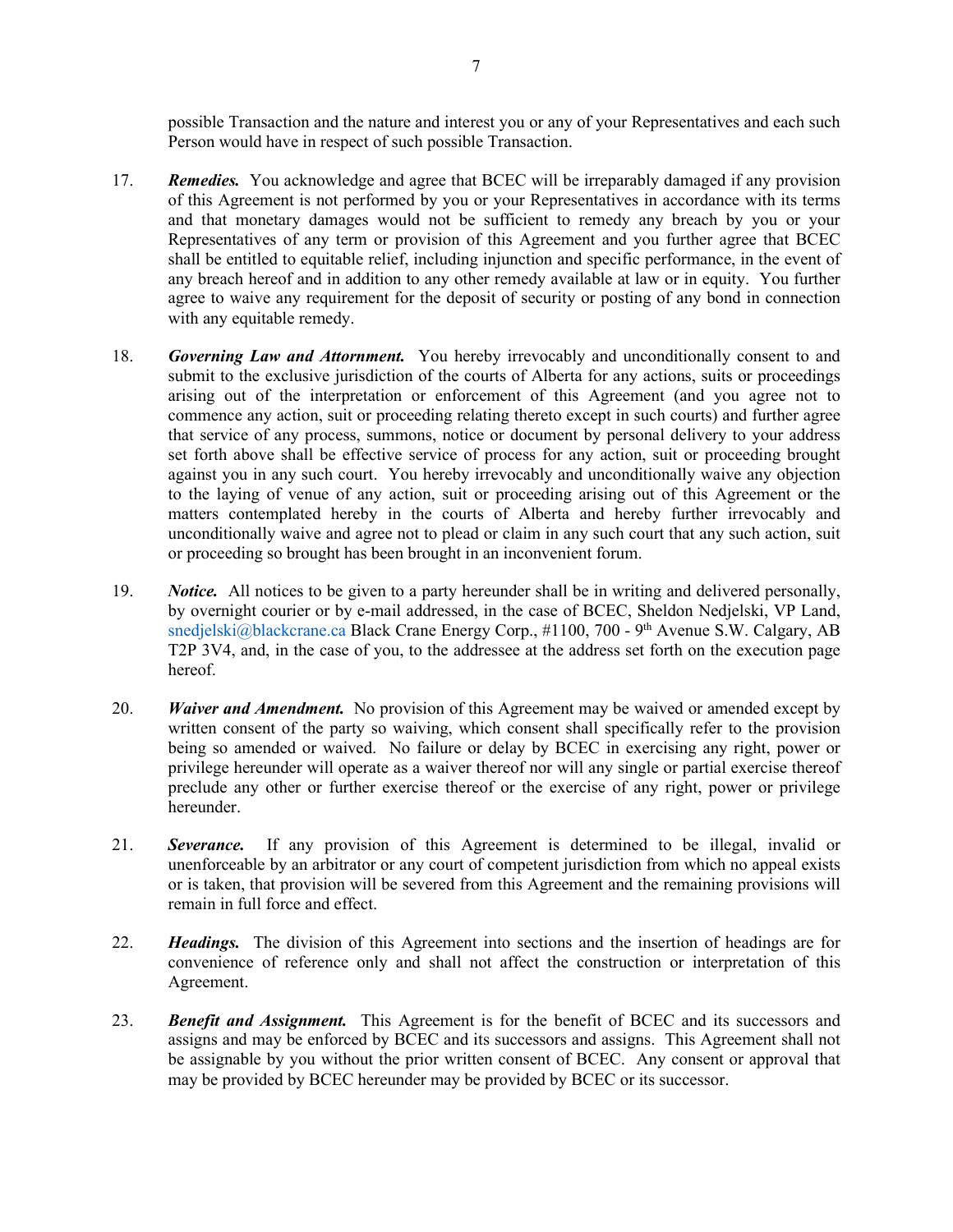24. *Counterparts and Execution.* This Agreement may be executed in any number of counterparts and all counterparts taken together constitute one and the same instrument. Receipt of an originally executed counterpart signature page by facsimile or an electronic reproduction of an originally executed counterpart signature page by electronic mail is effective execution and delivery of this Agreement. Any party sending a counterpart by facsimile or electronic mail will also deliver the original signed counterpart to the other party; however, failure to do so will not invalidate this Agreement.

If you are in agreement with the foregoing, please sign and return an electronic copy of this letter by email to:

Dejan Kukic President ARCO Capital Partners Inc. [dkukic@arcocapital.ca](mailto:snedjelski@blackcrane.ca)

Yours truly,

## **BLACK CRANE ENERGY CORP.**

Per:

 Sheldon Nedjelski VP Land

ACCEPTED AND AGREED TO this day of , 2022.

Full Company Name

Officer's Signature

Officer's Printed Name

Officer's Title